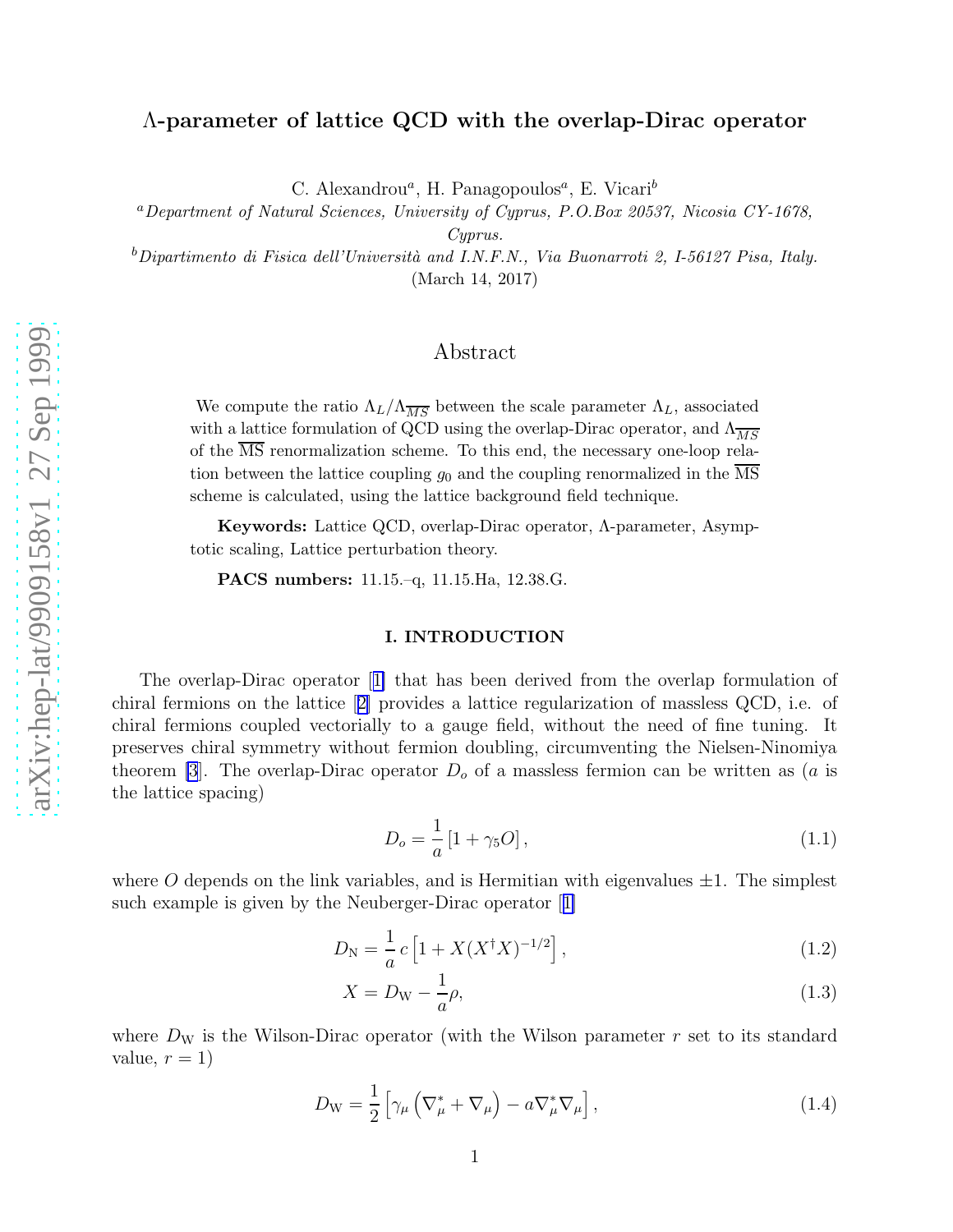$$
\nabla_{\mu}\psi(x) = \frac{1}{a} \left[ U(x,\mu)\psi(x+a\hat{\mu}) - \psi(x) \right],\tag{1.5}
$$

and  $\rho$  is a real parameter subject to the constraint  $0 < \rho < 2$ .<sup>1</sup> The normalization constant  $c = \rho$  can be absorbed in the definition of the fermion fields. Unlike the Wilson-Dirac operator  $D_{\rm W}$ ,  $D_{\rm N}$  is not analytic in the link variables when the operator X in Eq. [\(1.3](#page-0-0)) has a zero eigenvalue. As discussed in Ref. [\[4\]](#page-9-0), this is the price to pay for putting strictly massless fermions on the lattice. However, such a lack of analiticity is expected to be harmless in the continuum limit [\[4,23\]](#page-9-0).

 $D_N$  satisfies the Ginsparg-Wilson relation [\[6\]](#page-9-0)

$$
\gamma_5 D + D \gamma_5 = a D \gamma_5 D,\tag{1.6}
$$

which protects the quark masses from additive renormalization[[1,7\]](#page-9-0). The Ginsparg-Wilson relation allows us to write, at finite lattice spacing, relations that are essentially equivalent to those holding in the low-energy phenomenology associated with chiral symmetry (see e.g. Refs. [\[8,9](#page-9-0)]). It indeed implies the existence of an exact chiral symmetry of the lattice action under the transformation [\[10](#page-9-0)]

$$
\delta\psi(x) = \gamma_5(1 - \frac{1}{2}aD)\psi(x), \qquad \qquad \delta\bar{\psi}(x) = \bar{\psi}(x)(1 - \frac{1}{2}aD)\gamma_5,\tag{1.7}
$$

thus leading to chiral Ward identities that ensure the non-renormalization of vector and flavor non-singlet axial vector currents, and the absence of mixing among operators in different chiral representations. The axial anomaly then arises from the non-invariance of the fermion integral measure under flavour-singlet chiral transformations[[10–15](#page-9-0)]. It is also worth mentioning that lattice gauge theories with Ginsparg-Wilson fermions have been proved to be renormalizable to all orders of perturbation theory [\[16](#page-9-0)].

The important point is that lattice Dirac operators satisfying Eq. (1.6) are not affected by the Nielsen-Ninomiya theorem[[3\]](#page-9-0), thus they need not suffer from fermion doubling. A lattice formulation of QCD satisfying the Ginsparg-Wilson relation would overcome the complications of the standard approach (e.g. Wilson fermions), where chiral symmetry is violated at the scale of the lattice spacing. As a consequence of chiral symmetry, leading scaling corrections are  $O(a^2)$ , as opposed to  $O(a)$  of the chiral symmetry violating case.

Indeed,  $D_N$  avoids fermion doubling. However, its locality properties in the presence of a gauge field are not obvious.  $D_N$  is not strictly local, and locality should be recovered only in a more general sense, i.e. allowing an exponential decay of the kernel of  $D<sub>N</sub>$ with a rate which scales with the lattice spacing and not with the physical quantities. In Ref. [\[23\]](#page-9-0) the locality of  $D_N$  has been proved for sufficiently smooth gauge fields. Moreover numerical evidence has been presented for typical gauge fields in present-day simulations. Thus, the Neuberger-Dirac operator seems to have all the right properties that a lattice Dirac operator should have in order to describe massless quarks. A major open question seems to be its practical implementation, since  $D_N$  appears much more complicated than

<sup>&</sup>lt;sup>1</sup> Nonperturbatively one expects  $-m_c < \rho < 2$ , where  $m_c$  is the *negative* critical mass associated with the Wilson-Dirac operator.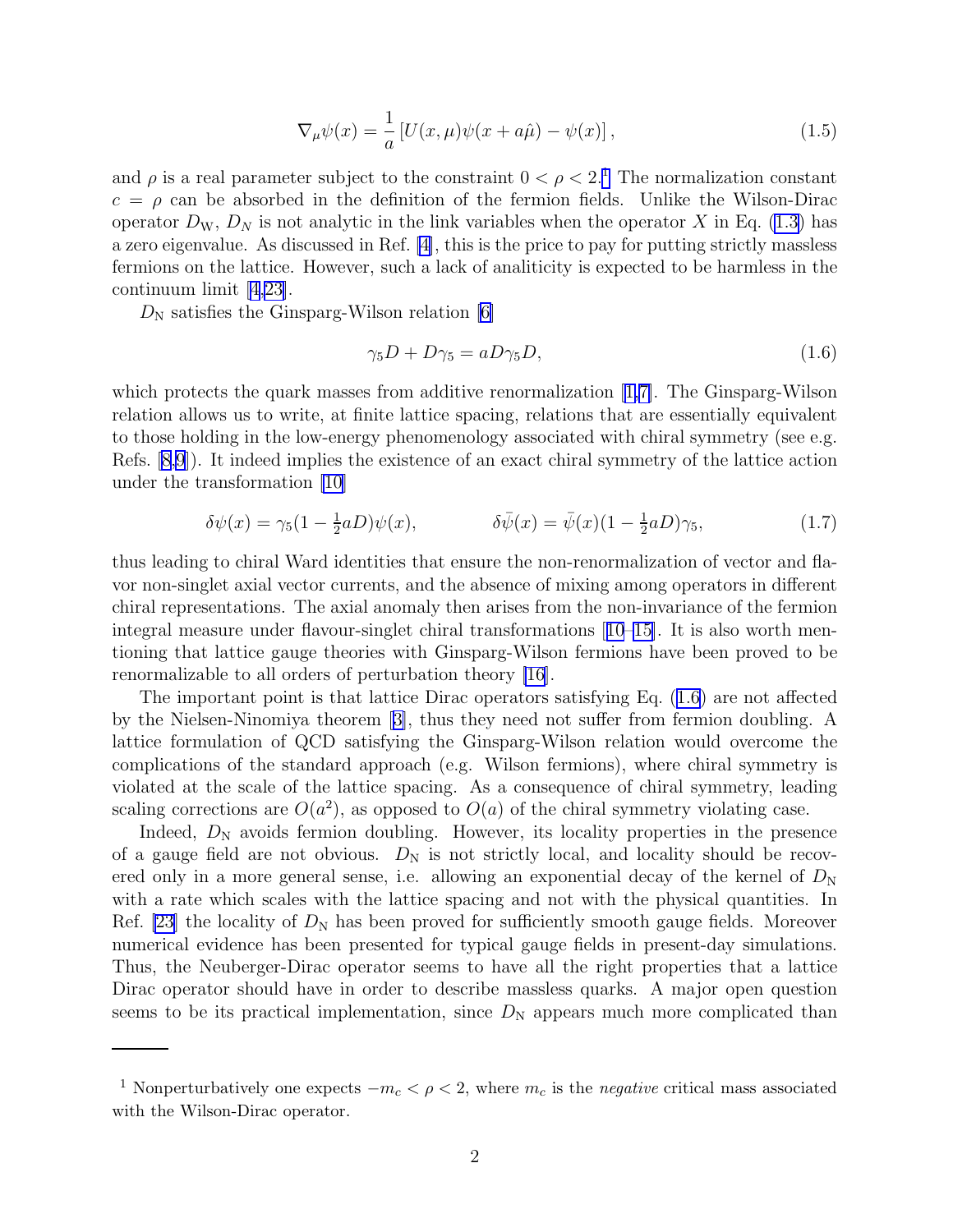the usual Wilson-like Dirac operators. In this respect some progress has been achieved (see, e.g., Refs. [\[17,23,18–20](#page-9-0),[4,21–25](#page-9-0)]), and simulations may become feasible in the near future.

In this paper we calculate the ratio between the  $\Lambda$ -parameter associated with a lattice formulation of QCD using the overlap-Dirac operator  $(\Lambda_L)$  and that of the  $\overline{\text{MS}}$  renormalization scheme  $(\Lambda_{\overline{MS}})$ . In order to have a complete discretization of QCD, we will consider the Wilson formulation for the pure gauge part of the theory. Actually, the part of the calculation involving fermions is independent of the regularization chosen for the gluonic part. We recall that the ratio of any renormalization group invariant quantity to the appropriate power of  $\Lambda_L$  approaches a constant in the continuum limit  $g_0 \to 0$ . Indeed  $\Lambda_L$  is a particular solution of the renormalization group equation

$$
\left(-a\frac{\partial}{\partial a} + \beta_L(g_0)\frac{\partial}{\partial g_0}\right)\Lambda_L = O(a),\tag{1.8}
$$

i.e.

$$
a\Lambda_L = \exp\left[-\int^{g_0} \frac{dg}{\beta_L(g)}\right] = \exp\left(-\frac{1}{2b_0g_0^2}\right) (b_0g_0^2)^{-b_1/2b_0} \left[1 + O\left(g_0^2\right)\right],\tag{1.9}
$$

where  $\beta_L(g_0)$  is the lattice  $\beta$ -function, and  $b_0, b_1$  the first two coefficients of its perturbative expansion:

$$
b_0 = \frac{1}{(4\pi)^2} \left(\frac{11}{3}N - \frac{2}{3}N_f\right),\tag{1.10}
$$

$$
b_1 = \frac{1}{(4\pi)^4} \left[ \frac{34}{3} N^2 - N_f \left( \frac{13}{3} N - \frac{1}{N} \right) \right]
$$
 (1.11)

in  $SU(N)$  gauge theory with  $N_f$  fermion species. The calculation of the ratio  $\Lambda_L/\Lambda_{\overline{MS}}$ requires a one-loop perturbative calculation on the lattice. As it turns out, the necessary computation is much more cumbersome than in the case of Wilson fermions, due to the more complicate structure of the Neuberger-Dirac operator.

#### II. FORMULATION OF THE PROBLEM

The lattice regularization of QCD we consider is described by the action

$$
S_L = \frac{1}{g_0^2} \sum_{x,\mu,\nu} \text{Tr} \left[ 1 - U_{\mu\nu}(x) \right] + \sum_{i=1}^{N_f} \sum_{x,y} \bar{\psi}_i(x) D_N(x,y) \psi_i(y). \tag{2.1}
$$

where  $U_{\mu\nu}(x)$  is the usual product of link variables  $U_{\mu}(x)$  along the perimeter of a plaquette originating at x in the positive  $\mu$ - $\nu$  directions, and  $N_f$  is the number of massless fermions considered. We recall that  $\Lambda_L$  is independent of the fermionic masses, so the results of our calculation will also hold for the massive cases. <sup>2</sup>

<sup>&</sup>lt;sup>2</sup> In order to describe massive fermions one may write the overlap-Dirac operator in the form  $[26,19]$  $D_0 \propto 1 + \mu + (1 - \mu)\gamma_5 O$ . Values  $0 \le \mu \le 1$  describe fermions with mass  $m_f$ ,  $0 \le m_f < \infty$ . For small  $\mu$ ,  $m_f$  is proportional to  $\mu$ .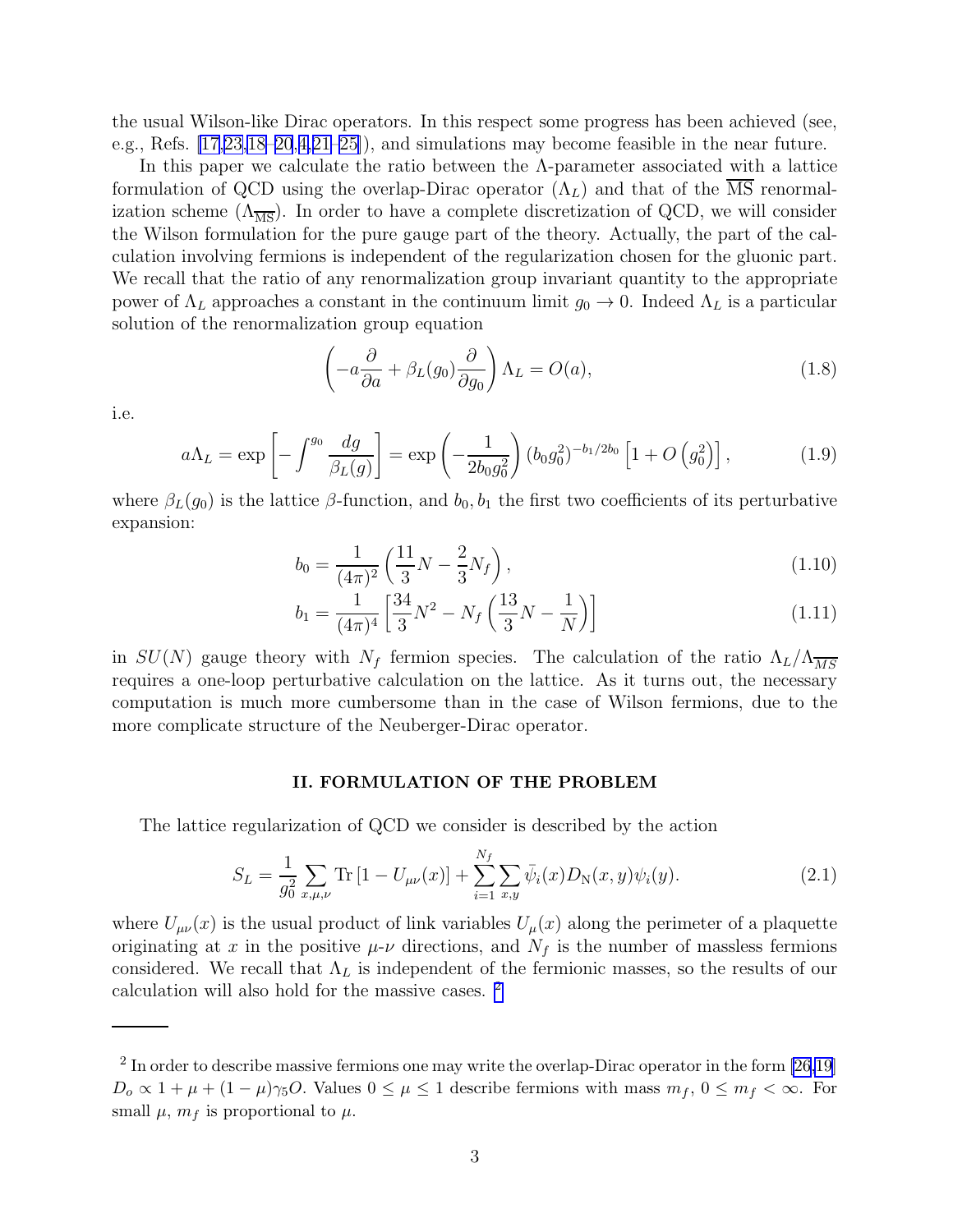<span id="page-3-0"></span>In order to evaluate the ratio  $\Lambda_L/\Lambda_{\overline{MS}}$  we need to calculate, at one loop order, the relation between the lattice coupling  $g_0$  and the renormalized coupling g of the  $\overline{\text{MS}}$  scheme:

$$
g_0 = Z_g(g_0, a\mu)g,\t\t(2.2)
$$

where  $\mu$  indicates a renormalization scale. Writing

$$
Z_g(g_0, x)^2 = 1 + g_0^2 (2b_0 \ln x + l_0) + O(g_0^4),
$$
\n(2.3)

one has

$$
l_0 = 2b_0 \ln \left(\Lambda_L/\Lambda_{\overline{\text{MS}}}\right). \tag{2.4}
$$

The computation of  $Z_g$  is easier in the background field gauge. In fact, this renormalization constant has a simple relationship with the background field renormalization constant  $Z_A$  [[27\]](#page-9-0),

$$
Z_A(g_0, a\mu)Z_g(g_0, a\mu)^2 = 1.
$$
\n(2.5)

As a consequence of this relation, in order to calculate  $Z_g$  one only needs to calculate the one-loop self-energy of the background field.

The MS renormalized one-particle irreducible two-point function of the background field is given by

$$
\Gamma_R^{AA}(p)_{\mu\nu}^{ab} = -\delta^{ab} \left( \delta_{\mu\nu} p^2 - p_\mu p_\nu \right) \left( 1 - \sum_{i=1} g^{2i} \nu_R^{(i)}(p/\mu) \right) / g^2, \tag{2.6}
$$

where

$$
\nu_R^{(1)}(p/\mu,\lambda) = \frac{N}{16\pi^2} \left[ -\frac{11}{3} \ln \frac{p^2}{\mu^2} + \frac{205}{36} + \frac{3}{2\lambda} + \frac{1}{4\lambda^2} \right] + \frac{N_f}{16\pi^2} \left[ \frac{2}{3} \ln \frac{p^2}{\mu^2} - \frac{10}{9} \right] \tag{2.7}
$$

and  $\lambda$  is the gauge parameter. On the lattice one writes

$$
\sum_{\mu} \Gamma_L^{AA}(p)_{\mu\mu}^{ab} = -\delta^{ab} 3\hat{p}^2 \left[ 1 - \sum_{i=1} g_0^{2i} \nu^{(i)}(ap) \right] / g_0^2.
$$
 (2.8)

The bare and renormalized functions are related by

$$
\left[1 - \sum_{i=1} g^{2i} \nu_R^{(i)}(p/\mu)\right] = Z_A \left[1 - \sum_{i=1} g_0^{2i} \nu^{(i)}(ap)\right].
$$
\n(2.9)

Therefore, using relation (2.5),

$$
Z_g^2 = \frac{1 - \sum_{i=1} g_0^{2i} \nu^{(i)}(ap)}{1 - \sum_{i=1} g^{2i} \nu_R^{(i)}(p/\mu)}.
$$
\n(2.10)

So, in order to evaluate  $l_0$  we have to perform the one-loop calculation of the function  $\nu^{(1)}(ap)$  in the background field gauge as formulated on the lattice [\[28,29\]](#page-9-0). We mention that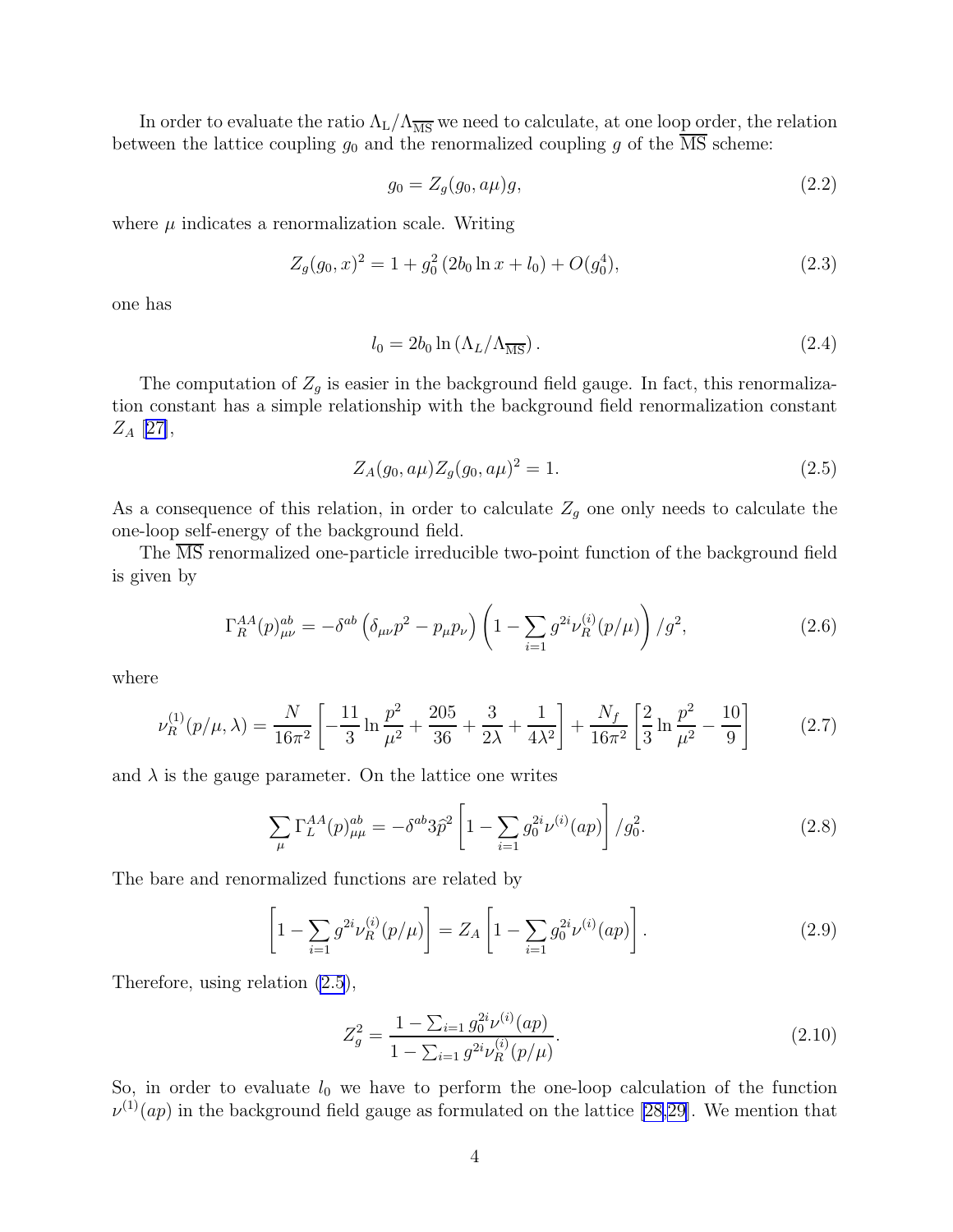the background field technique on the lattice has been recently employed for the calculations of the third coefficient of the lattice  $\beta$ -function for Wilson-like lattice formulations of QCD[[30](#page-9-0)[–32](#page-10-0)]. We refer to the above cited references for the relevant formulae.

In order to perform the lattice perturbative calculation of  $\nu^{(1)}(ap)$  we must formally expand  $D_N$  in powers of  $g_0$ . The weak coupling expansion of  $D_N$  has been already discussed in Ref. [\[33](#page-10-0)]. We list here the relevant formulae for our one-loop calculation.

Let us first write down the weak coupling expansion of the Wilson-Dirac operator  $D_W$ . This will be useful for constructing the relevant vertices of  $D_N$ . We write

$$
X(q,p) = D_{\mathcal{W}}(q,p) - \frac{1}{a}\rho = X_0(p)(2\pi)^4 \delta^4(q-p) + X_1(q,p) + X_2(q,p) + O(g_0^3), \quad (2.11)
$$

where

$$
X_0(p) = \frac{i}{a} \sum_{\mu} \gamma_{\mu} \sin a p_{\mu} + \frac{1}{a} \sum_{\mu} (1 - \cos a p_{\mu}) - \frac{1}{a} \rho,
$$
 (2.12)

$$
X_1(q, p) = g_0 \int d^4k \delta(q - p - k) A_\mu(k) V_{1,\mu}(p + k/2),
$$
  
\n
$$
V_{1,\mu}(q) = i \gamma_\mu \cos a q_\mu + \sin a q_\mu,
$$
\n(2.13)

$$
X_2(q,p) = \frac{g_0^2}{2} \int \frac{d^4 k_1 d^4 k_2}{(2\pi)^4} \delta(q-p-k_1-k_2) A_\mu(k_1) A_\mu(k_2) V_{2,\mu}(p+k_1/2+k_2/2), \qquad (2.14)
$$
  
\n
$$
V_{2,\mu}(q) = -i\gamma_\mu a \sin a q_\mu + a \cos a q_\mu.
$$

Let us write the Fourier transform of the Neuberger-Dirac operator in the form

$$
D_{\rm N}(q, p) = D_0(p)(2\pi)^4 \delta^4(q - p) + \Sigma(q, p). \tag{2.15}
$$

 $D_0(p)$  is the tree level inverse propagator:

$$
D_0^{-1}(p) = \frac{-i\sum_{\mu}\gamma_{\mu}\sin ap_{\mu}}{2\left[\omega(p) + b(p)\right]} + \frac{a}{2},\tag{2.16}
$$

where

$$
\omega(p) = \frac{1}{a} \left( \sum_{\mu} \sin^2 ap_{\mu} + \left[ \sum_{\mu} (1 - \cos ap_{\mu}) - \rho \right]^2 \right)^{1/2}, \tag{2.17}
$$

$$
b(p) = \frac{1}{a} \sum_{\mu} (1 - \cos ap_{\mu}) - \frac{1}{a} \rho.
$$
 (2.18)

One can easily check that for  $0 < \rho < 2$  the propagator has only one pole, at  $p = 0$ . The function  $\Sigma(q, p)$  can be expanded in powers of  $g_0$  as [\[33](#page-10-0)]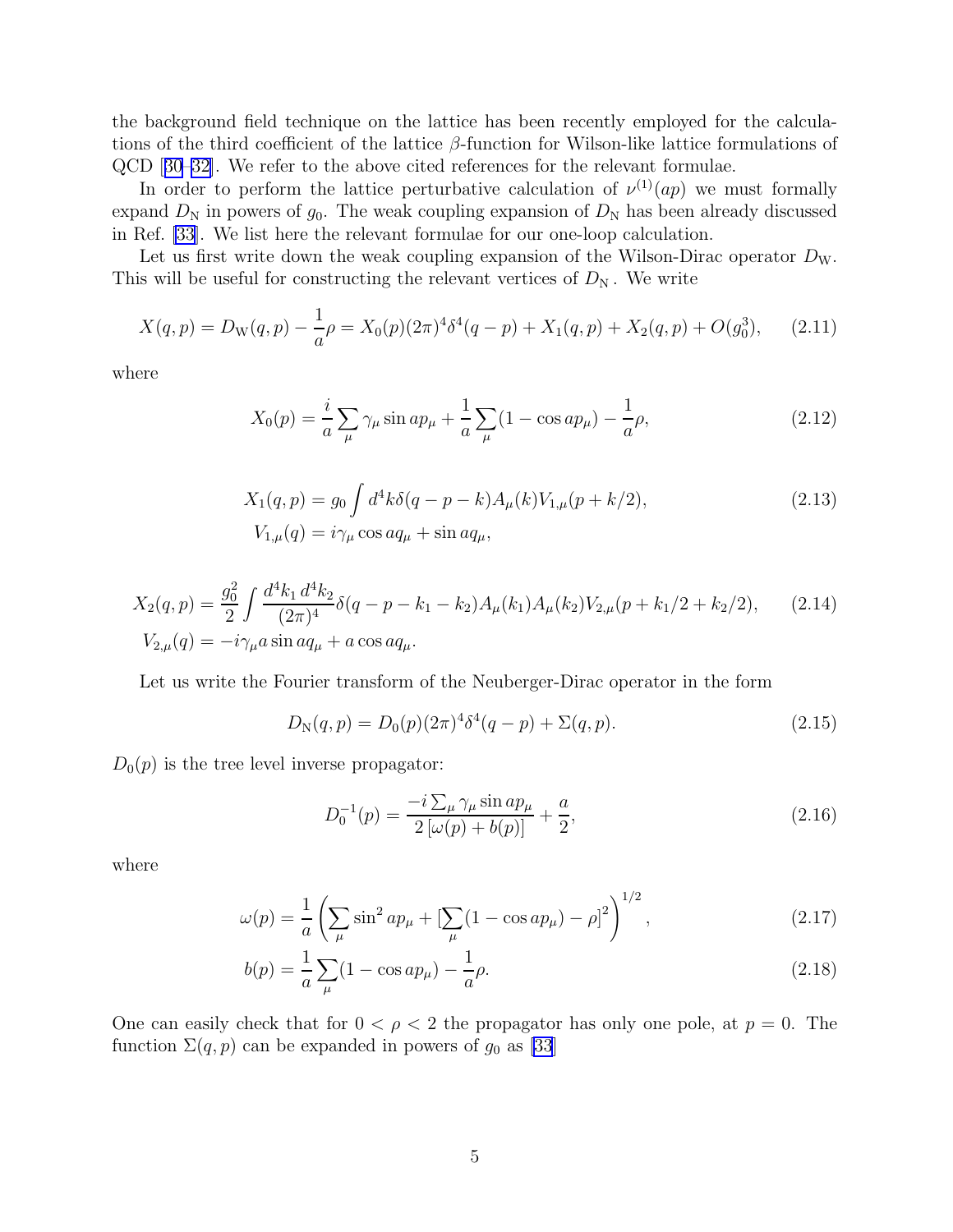

FIG. 1. Diagrams with fermionic lines contributing to the one-loop function  $\nu^{(1)}(ap)$ . Dashed lines ending on a cross represent background gluons. Solid lines represent fermions.

$$
a\Sigma(q,p) = \frac{1}{\omega(p) + \omega(q)} \left[ X_1(q,p) - \frac{1}{\omega(p)\omega(q)} X_0(p) X_1^{\dagger}(p,q) X_0(q) \right] + \frac{1}{\omega(p) + \omega(q)} \left[ X_2(q,p) - \frac{1}{\omega(p)\omega(q)} X_0(p) X_2^{\dagger}(p,q) X_0(q) \right] + \int \frac{d^4k}{(2\pi)^4} \frac{1}{\omega(p) + \omega(q)} \frac{1}{\omega(p) + \omega(k)} \frac{1}{\omega(q) + \omega(k)} \times - X_0(p) X_1^{\dagger}(p,k) X_1(k,q) - X_1(p,k) X_0^{\dagger}(k) X_1(k,q) - X_1(p,k) X_1^{\dagger}(k,q) X_0(q) + \frac{\omega(p) + \omega(q) + \omega(k)}{\omega(p)\omega(q)\omega(k)} X_0(p) X_1^{\dagger}(p,k) X_0(k) X_1^{\dagger}(k,q) X_0(q) \right] + ... \qquad (2.19)
$$

From  $\Sigma(q, p)$  one can read off the vertices necessary for the one loop calculation of  $\nu^{(1)}(ap)$ .

### III. RESULTS AND DISCUSSION

Two diagrams containing fermions contribute to  $\nu^{(1)}(p)$ , shown in Figure 1. Given that the 4-point vertex contains a part with an internal momentum  $(k$  in Eq.  $(2.19)$ ), the corresponding part of the second diagram actually has the same connectivity as the first diagram.

The algebra involving lattice quantities was performed using a symbolic manipulation package which we have developed in Mathematica. For the purposes of the present work, this package was augmented to include the propagator and vertices of the overlap action.

The one-loop amplitude  $\nu^{(1)}(ap)$  can be written as:

$$
\nu^{(1)}(ap) = \nu^{(1)}(ap)|_{N_f=0} + N_f \cdot \sum_i \nu_i(ap) \tag{3.1}
$$

(the index  $i$  runs over the two diagrams shown in Figure 1), where,

$$
\widehat{ap}^2 \nu_i(ap) = d_{0,i} + a^2 p^2 \left\{ d_{1,i} + d_{2,i} \frac{\ln a^2 p^2}{(4\pi)^2} \right\} + O((ap)^4)
$$
\n(3.2)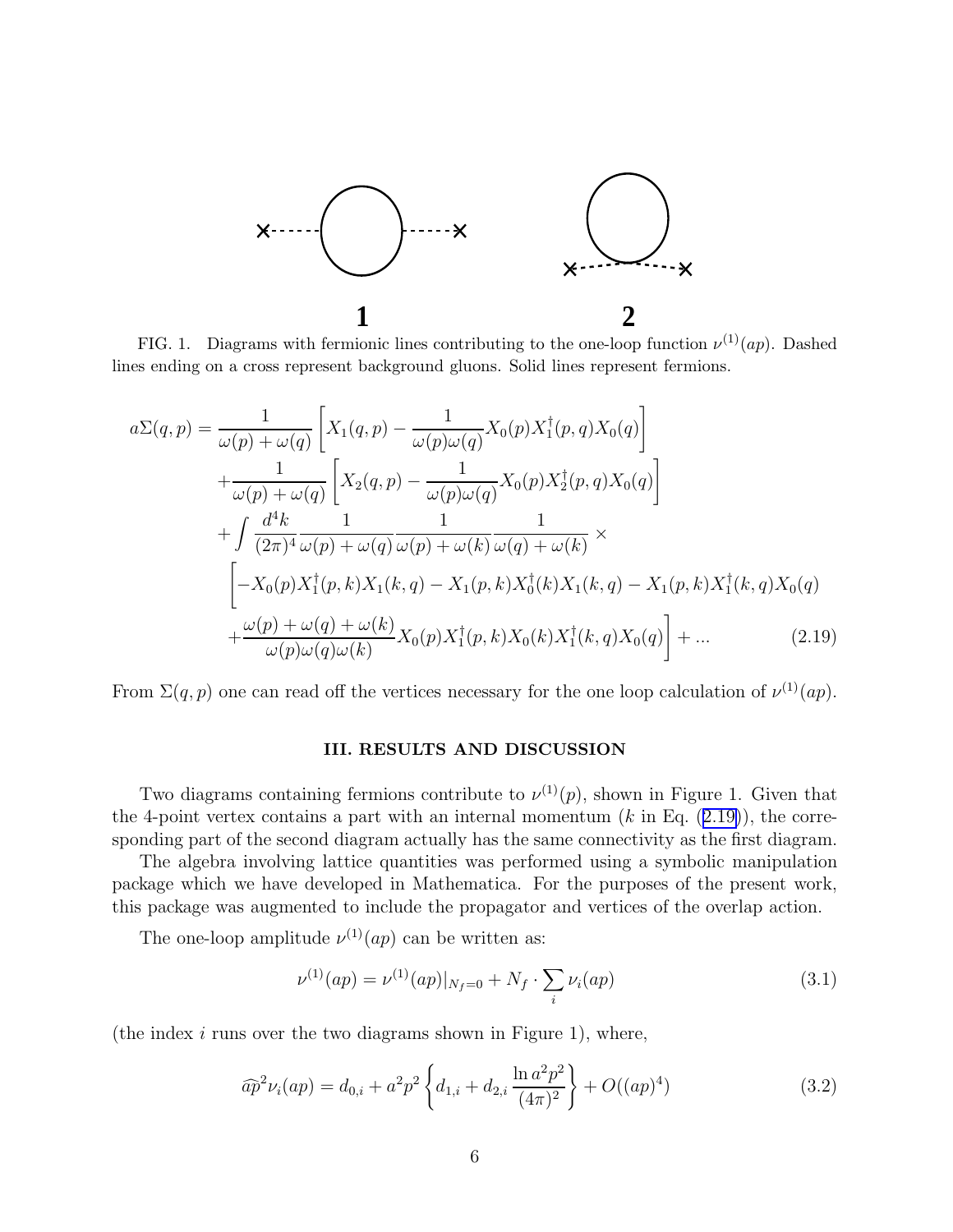|     | $d_{1,1}$     | $d_{1,2}$  |
|-----|---------------|------------|
| 0.2 | $-0.00222139$ | 0.01803836 |
| 0.3 | $-0.00418268$ | 0.01753315 |
| 0.4 | $-0.00563107$ | 0.01732216 |
| 0.5 | $-0.00681650$ | 0.01727870 |
| 0.6 | $-0.00785477$ | 0.01736058 |
| 0.7 | $-0.00881237$ | 0.01755678 |
| 0.8 | $-0.00973458$ | 0.01787211 |
| 0.9 | $-0.01065738$ | 0.01832255 |
| 1.0 | $-0.01161402$ | 0.01893460 |
| 1.1 | $-0.01263969$ | 0.01974719 |
| 1.2 | $-0.01377630$ | 0.02081600 |
| 1.3 | $-0.01507869$ | 0.02222125 |
| 1.4 | $-0.01662489$ | 0.02408181 |
| 1.5 | $-0.01853492$ | 0.02658162 |
| 1.6 | $-0.02101054$ | 0.03002396 |
| 1.7 | $-0.02443278$ | 0.03495886 |
| 1.8 | $-0.02966205$ | 0.04255372 |

TABLE I. Coefficients  $d_{1,i}(\rho)$ .

 $(\hat{p}^2 = 4 \sum_{\mu} \sin^2(p_{\mu}/2))$ . The coefficients  $d_{n,i}$  depend on  $\rho$ , but not on N or  $N_f$ . Note that the diagrams in Figure 1 do not involve the gluonic propagator, so they are independent of the choice of regularization for the pure gluonic part of the action.

To extract the p-dependence, we first isolate the divergent terms; these are responsible for the logarithms. There are only a few such terms, and in the pure gluonic case their values are well known. We can use these values also in diagrams with fermions, applying successive subtractions of the type:

$$
\frac{1}{\overline{q}^2} = \frac{1}{\hat{q}^2} + \left(\frac{1}{\overline{q}^2} - \frac{1}{\hat{q}^2}\right)
$$
\n(3.3)

where  $\bar{q}^2$  is the inverse fermionic propagator. All remaining terms now contain no divergences, and can be evaluated by Taylor expansion in ap.

At this stage, one is left with expressions which no longer contain  $p$  and must be numerically integrated over the loop momentum. Given the complicated form of the overlap vertices, these expressions turn out to be quite lengthy, containing a few thousand terms.

The integration is done in momentum space over finite lattices; an extrapolation to infinite size is then performed, in the manner of Ref. [\[31\]](#page-9-0). We evaluated the integrals for a range of values of the parameter  $\rho$ , as presented in Table 1. For all values of  $\rho$  tabulated, lattice sizes  $L \leq 128$  were sufficient to yield answers with at least 5 significant digits (the uncertainty coming from a systematic error in the extrapolation, which can be estimated quite accurately). As the endpoints of the perturbative domain of  $\rho$  are approached ( $\rho \rightarrow$ 0,  $\rho \rightarrow 2$ ), increasingly larger lattices are required for similar accuracy; this is, of course, a reflection of the divergences in the propagator at these endpoints. As shown in Figure 2,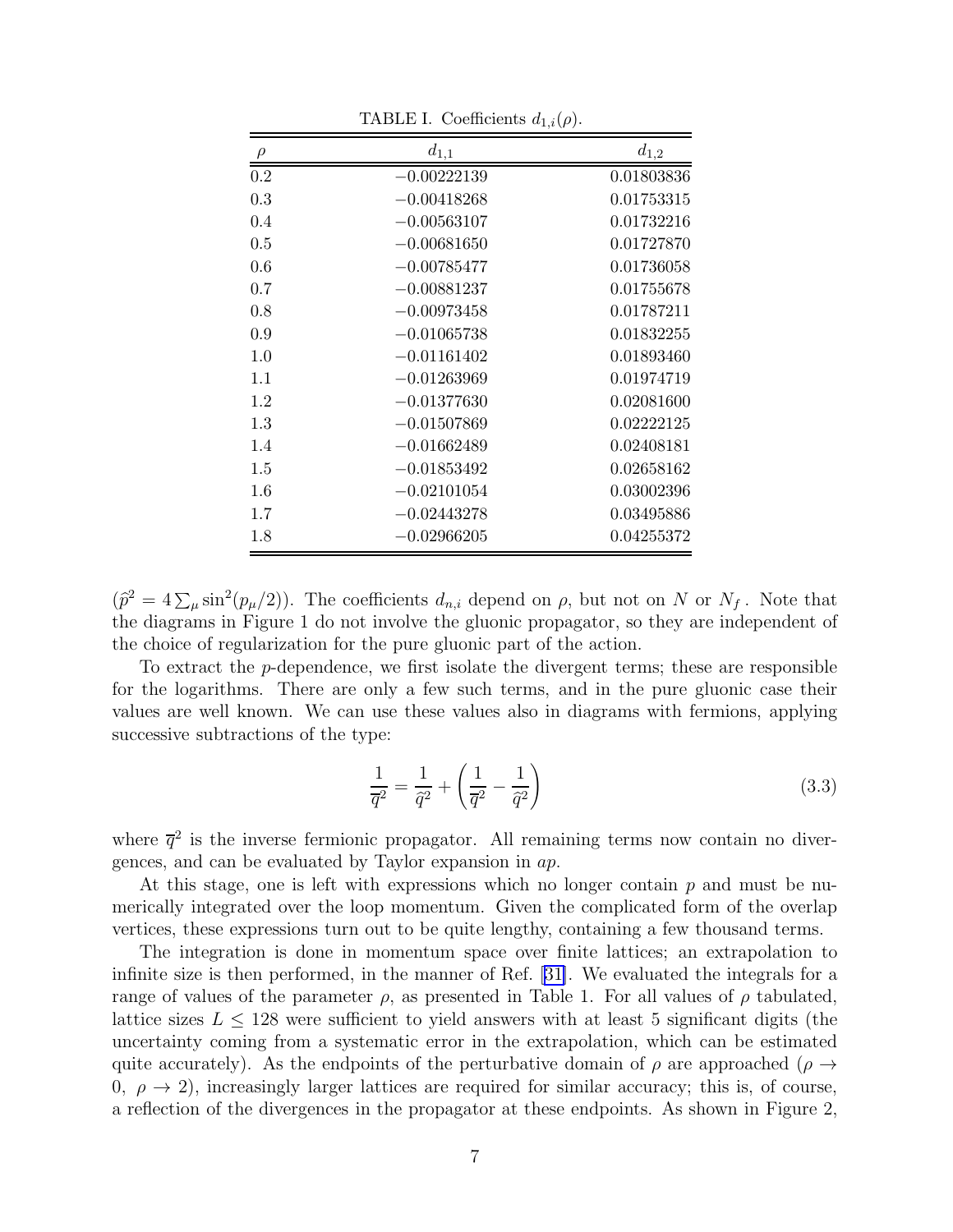<span id="page-7-0"></span>

FIG. 2.  $\Lambda_L/\Lambda_{\overline{\rm MS}}$  in  $SU(3)$ , as a function of the parameter  $\rho$ .  $N_f = 0$  (dotted line),  $N_f = 1$ (dashed line),  $N_f = 3$  (solid line).

the value of the  $\Lambda_L$ -parameter varies also in a more pronounced manner near the endpoints, where it is expected to diverge.

The coefficients  $d_{n,i}$  obey two constraints, which we have used as verifications of our procedure:

- i) Gauge invariance requires  $\sum_i d_{0,i} = 0$ . One may check this property both on the algebraic expressions and on the numerical results. Substituting the numerical results for the coefficients, we find zero within the error estimates, for all values of  $\rho$ ; this serves also to verify our estimation of systematic errors.
- ii) The coefficients  $d_{2,i}$  must coincide with those of the continuum. We checked that this is so:  $d_{2,1} = 2/3$ ,  $d_{2,2} = 0$ .

Thus, our result takes the form

$$
\nu^{(1)}(ap) \mid_{\lambda_0=1} = \nu^{(1)}(ap) \mid_{N_f=0, \lambda_0=1} + N_f \left[ \frac{1}{24\pi^2} \ln(a^2 p^2) + k_f(\rho) \right],\tag{3.4}
$$

where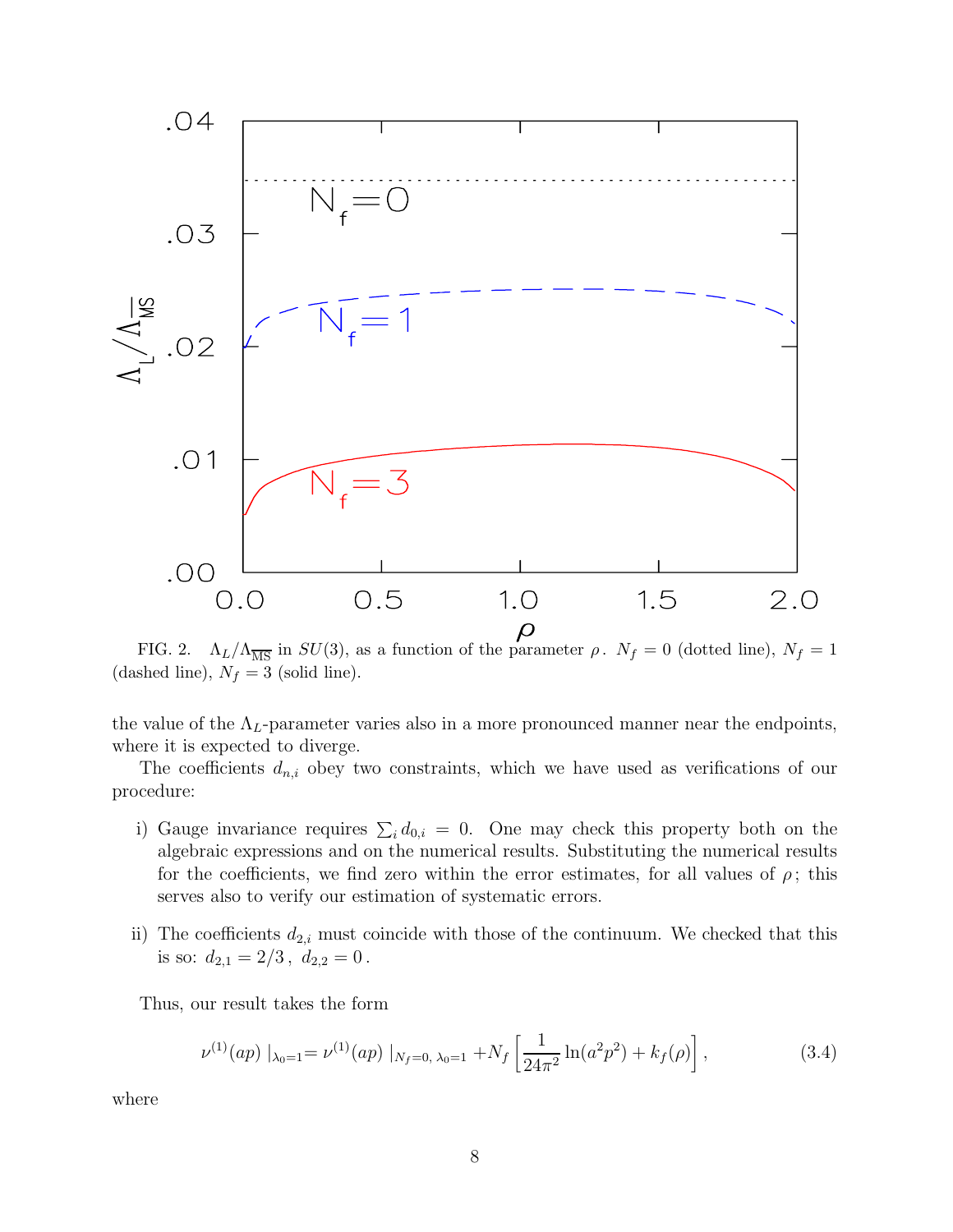$$
\nu^{(1)}(ap) \mid_{N_f=0, \lambda_0=1} = -\frac{11N}{48\pi^2} \ln(a^2 p^2) - \frac{1}{8N} + 0.21709849N \tag{3.5}
$$

is the pure gauge part [\[34,35,](#page-10-0)[30\]](#page-9-0), and  $k_f(\rho) = d_{1,1} + d_{1,2}$  is presented in Table 1. We note again that the choice of the pure gluonic part of the action affects the first, but not the second, summand in Eq.([3.4\)](#page-7-0).

From Eqs.([2.3, 2.7, 2.10\)](#page-3-0), we find

$$
l_0 = \frac{1}{8N} - 0.16995599N + N_f \left[ -\frac{5}{72\pi^2} - k_f(\rho) \right].
$$
 (3.6)

The values of  $\Lambda_L/\Lambda_{\overline{\rm MS}}$  follow immediately from Eq. [\(2.4](#page-3-0)). Some particular cases of interest are  $(N = 3)$ :

$$
\Lambda_L/\Lambda_{\overline{\rm MS}}|_{N_f=0} = 0.034711\tag{3.7}
$$

$$
\Lambda_L/\Lambda_{\overline{\rm MS}}|_{N_f=1, \ \rho=1} = 0.025042\tag{3.8}
$$

$$
\Lambda_L/\Lambda_{\overline{\rm MS}}|_{N_f=3, \ \rho=1} = 0.011273\tag{3.9}
$$

For comparison we report the corresponding values of the ratio  $\Lambda_L/\Lambda_{\overline{\text{MS}}}$  for the standard Wilson formulation of fermions [\[36](#page-10-0)]

$$
\Lambda_L/\Lambda_{\overline{\text{MS}}}|_{N_f=1, r=1} = 0.029412\tag{3.10}
$$

$$
\Lambda_L/\Lambda_{\overline{\text{MS}}}|_{N_f=3, r=1} = 0.019618. \tag{3.11}
$$

Acknowledgements: H. P. would like to acknowledge the warm hospitality extended to him by the Theory Group in Pisa during various stages of this work.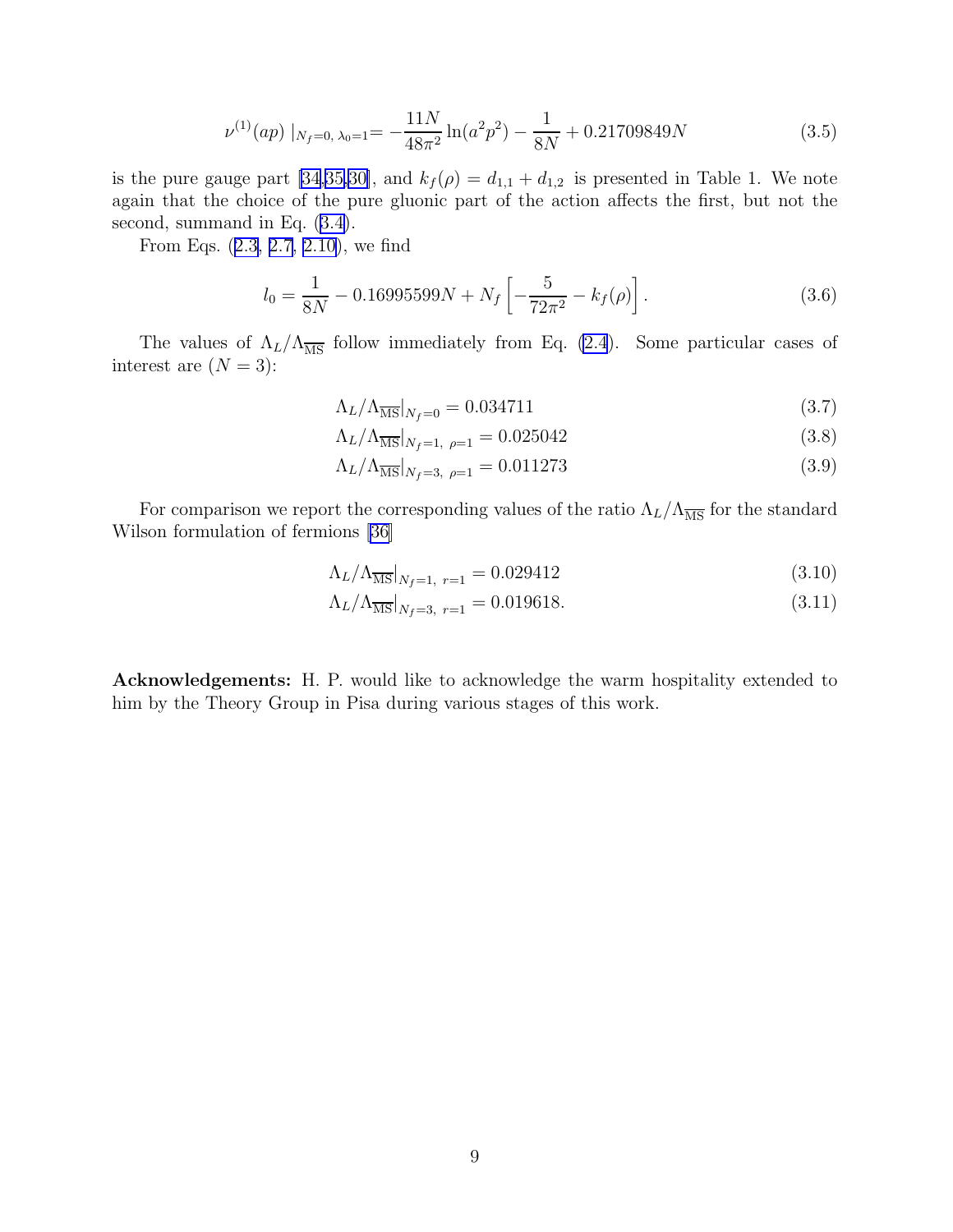### REFERENCES

- <span id="page-9-0"></span>[1] H. Neuberger, Phys. Lett. B 417 (1998) 141; B 427 (1998) 353.
- [2] R. Narayanan and H. Neuberger, Nucl. Phys. B 443 (1995) 305.
- [3] H. B. Nielsen and M. Ninomiya, Phys. Lett. B 105 (1981) 219; Nucl. Phys. B 185 (1981) 20; erratum Nucl. Phys. B 195 (1982) 541.
- [4] H. Neuberger, "The overlap lattice Dirac operator and dynamical fermions", [hep](http://arxiv.org/abs/hep-lat/9901003)[lat/9901003.](http://arxiv.org/abs/hep-lat/9901003)
- [5] P. Hernández, K. Jansen, and M. Lüscher, Nucl. Phys.  $\bf{B}$  552 (1999) 363.
- [6] P. H. Ginsparg and K. G. Wilson, Phys. Rev. D 25 (1982) 2649.
- [7] P. Hasenfratz, Nucl. Phys. B 525 (1998) 401.
- [8] S. Chandrasekharan, "Lattice QCD with Ginsparg-Wilson fermions", [hep-lat/9805015](http://arxiv.org/abs/hep-lat/9805015), Phys. Rev. D, in press.
- [9] Y. Kikukawa and A. Yamada, Nucl. Phys. B 547 (1999) 413.
- [10] M. Lüscher, Phys. Lett. **B 428** (1998) 342.
- [11] M. Lüscher, Nucl. Phys. **B 538** (1999) 515.
- [12] T.-W. Chiu, Phys. Lett. B 445 (1999) 371.
- [13] K. Fujikawa, Nucl. Phys. B 546 (1999) 480.
- [14] H. Suzuki, "Simple evaluation of the chiral Jacobian with the overlap Dirac operator", [hep-th/9812019](http://arxiv.org/abs/hep-th/9812019), Prog. Theor. Phys., in press.
- [15] D. H. Adams, "Overlap topological charge and axial anomaly for lattice fermions with overlap-Dirac operator", [hep-lat/9812003.](http://arxiv.org/abs/hep-lat/9812003)
- [16] T. Reisz and H. J. Rothe, "Renormalization of lattice gauge theories with massless Ginsparg Wilson fermions", [hep-lat/9908013.](http://arxiv.org/abs/hep-lat/9908013)
- [17] H. Neuberger, Phys. Rev. Lett. 81 (1998) 4060.
- [18] R. G. Edwards, U. M. Heller, and R. Narayanan, Nucl. Phys. B 540 (1999) 457.
- [19] R. G. Edwards, U. M. Heller, and R. Narayanan, Phys. Rev. D 59 (1999) 094510.
- [20] H. Neuberger, "Minimizing storage in implementations of the overlap lattice-Dirac operator", [hep-lat/9811019.](http://arxiv.org/abs/hep-lat/9811019)
- [21] R. G. Edwards, U. M. Heller, and R. Narayanan, "Chiral fermions on the lattice", [hep-lat/9905028](http://arxiv.org/abs/hep-lat/9905028).
- [22] L. Giusti, Ch. Hoelbling, and C. Rebbi, "Considerations on Neuberger's operator", [hep-lat/9906004](http://arxiv.org/abs/hep-lat/9906004).
- [23] P. Hernández, K. Jansen, and L. Lellouch, "Finite-size scaling of the quark condensate in quenched lattice QCD", [hep-lat/9907022](http://arxiv.org/abs/hep-lat/9907022).
- [24] UKQCD Collaboration, C. McNeile, A. Irving, and C. Michael, "Feasibility study of using the overlap-Dirac operator for hadron", [hep-lat/9909059](http://arxiv.org/abs/hep-lat/9909059).
- [25] K. F. Liu, S. J. Dong, F. X. Lee, and J. B. Zhang, "Hadron masses and quark condensate from overlap fermions", [hep-lat/9909061.](http://arxiv.org/abs/hep-lat/9909061)
- [26] H. Neuberger, Phys. Rev. D 57 (1998) 5417.
- [27] L. F. Abbott, Nucl. Phys. B 185 (1981) 189.
- [28] R. Dashen and D. J. Gross, Phys. Rev. D 23 (1981) 2340.
- [29] M. Lüscher and P. Weisz, Nucl. Phys. **B 452** (1995) 213.
- [30] M. Lüscher and P. Weisz, Nucl. Phys. **B 452** (1995) 234.
- [31] C. Christou, A. Feo, H. Panagopoulos, and E. Vicari, Nucl. Phys. B 525 (1998) 387.